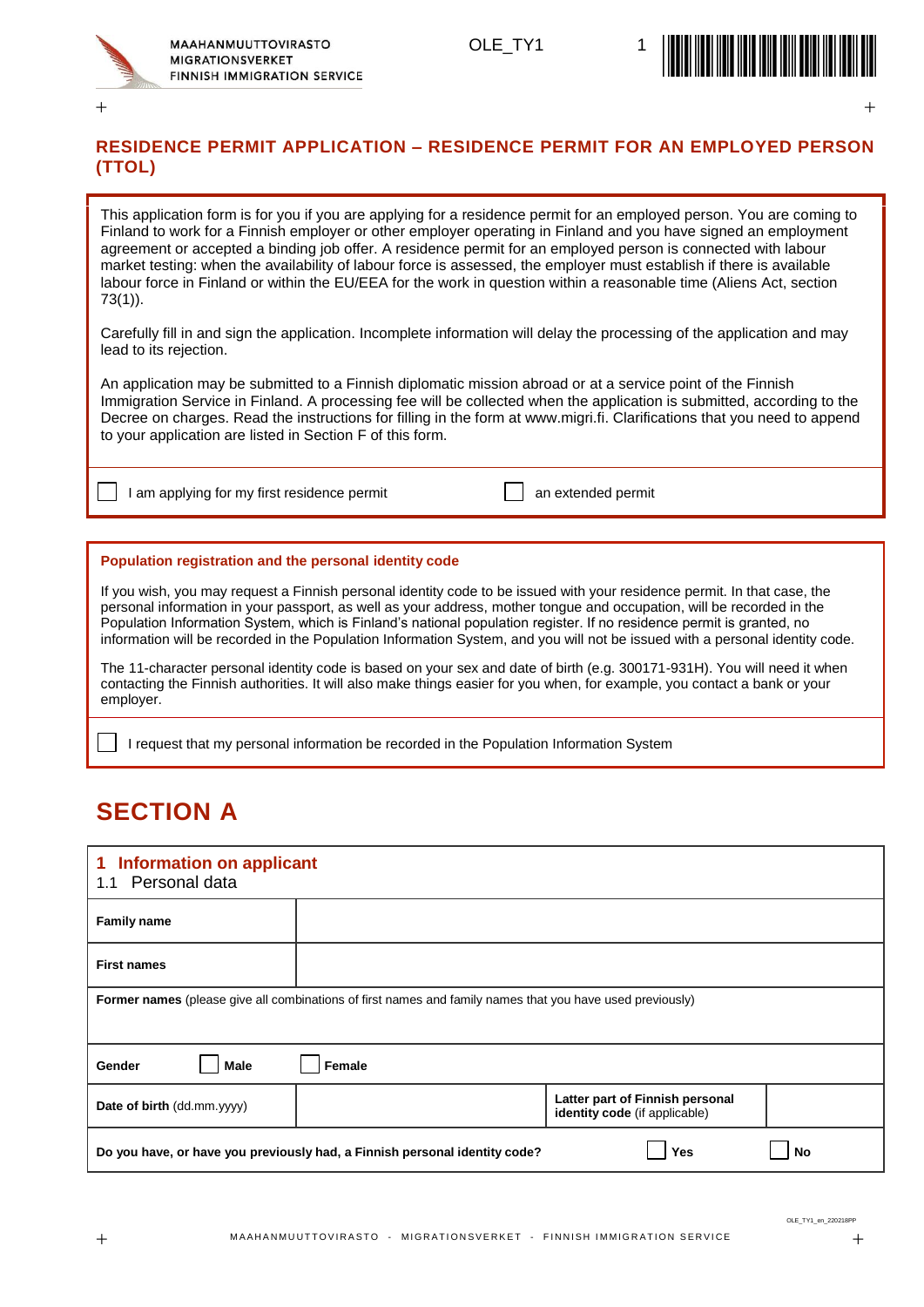OLE\_TY1



 $+$  +  $+$  +  $+$  +  $+$  +  $+$  +  $+$  +  $+$  +  $+$  +  $+$  +  $+$  +  $+$  +  $+$  +  $+$  +  $+$  +  $+$  +  $+$  +  $+$  +  $+$  +  $+$  +  $+$  +  $+$  +  $+$  +  $+$  +  $+$  +  $+$  +  $+$  +  $+$  +  $+$  +  $+$  +  $+$  +  $+$  +  $+$  +  $+$  +  $+$  +  $+$  +  $+$  +  $+$  +

| <b>Country of</b><br>birth                                                                                                                                                      |                                                                    |               |                    |        | Place of birth                                                                                             |               |                |                |                                                                                                                                       |
|---------------------------------------------------------------------------------------------------------------------------------------------------------------------------------|--------------------------------------------------------------------|---------------|--------------------|--------|------------------------------------------------------------------------------------------------------------|---------------|----------------|----------------|---------------------------------------------------------------------------------------------------------------------------------------|
| <b>Current citizenship(s)</b>                                                                                                                                                   |                                                                    |               |                    |        |                                                                                                            |               |                |                |                                                                                                                                       |
| Former citizenship(s)                                                                                                                                                           |                                                                    |               |                    |        |                                                                                                            |               |                |                |                                                                                                                                       |
|                                                                                                                                                                                 | Is either one of your parents a current or former Finnish citizen? |               |                    |        |                                                                                                            |               |                | Yes            | <b>No</b>                                                                                                                             |
| <b>Marital status</b><br><b>Married</b>                                                                                                                                         |                                                                    | <b>Single</b> |                    |        | <b>Divorced</b>                                                                                            |               | Widow(er)      |                | Cohabitation                                                                                                                          |
|                                                                                                                                                                                 | Registered relationship between two people of the same gender      |               |                    |        |                                                                                                            |               |                |                |                                                                                                                                       |
| <b>Occupation and/or training</b>                                                                                                                                               |                                                                    |               |                    |        |                                                                                                            |               |                |                |                                                                                                                                       |
| <b>Mother tongue</b>                                                                                                                                                            |                                                                    |               |                    |        | Transaction language in matters related to this application<br><b>Finnish</b><br>Swedish<br><b>English</b> |               |                |                |                                                                                                                                       |
|                                                                                                                                                                                 | 1.2 Information on passport                                        |               |                    |        |                                                                                                            |               |                |                |                                                                                                                                       |
| Passport no.                                                                                                                                                                    |                                                                    |               |                    |        |                                                                                                            |               |                |                |                                                                                                                                       |
|                                                                                                                                                                                 | Official or diplomatic passport no.                                |               |                    |        |                                                                                                            |               |                |                |                                                                                                                                       |
|                                                                                                                                                                                 | Refugee's travel document no.                                      |               |                    |        |                                                                                                            |               |                |                |                                                                                                                                       |
| Alien's passport no.                                                                                                                                                            |                                                                    |               |                    |        |                                                                                                            |               |                |                |                                                                                                                                       |
|                                                                                                                                                                                 | Other, specify type and number                                     |               |                    |        |                                                                                                            |               |                |                |                                                                                                                                       |
|                                                                                                                                                                                 | <b>Country of issue</b>                                            |               | Authority of issue |        |                                                                                                            | Date of issue |                | Date of expiry |                                                                                                                                       |
|                                                                                                                                                                                 |                                                                    |               |                    |        |                                                                                                            |               |                |                |                                                                                                                                       |
| No valid passport (Why not? Please give details in section 6)                                                                                                                   |                                                                    |               |                    |        |                                                                                                            |               |                |                |                                                                                                                                       |
| 1.3 Contact information for processing and deciding on the application<br>If your contact information changes, immediately notify the authority that received your application. |                                                                    |               |                    |        |                                                                                                            |               |                |                |                                                                                                                                       |
|                                                                                                                                                                                 | Contact information in your country of nationality or residence    |               |                    |        |                                                                                                            |               |                |                |                                                                                                                                       |
| <b>Street address</b>                                                                                                                                                           |                                                                    |               |                    |        |                                                                                                            |               |                |                |                                                                                                                                       |
| Post code                                                                                                                                                                       |                                                                    |               | City/town          |        |                                                                                                            |               | <b>Country</b> |                |                                                                                                                                       |
| Telephone number                                                                                                                                                                |                                                                    |               | E-mail             |        |                                                                                                            |               |                |                |                                                                                                                                       |
| <b>Contact information in Finland</b>                                                                                                                                           |                                                                    |               |                    |        |                                                                                                            |               |                |                |                                                                                                                                       |
| <b>Street address</b>                                                                                                                                                           |                                                                    |               |                    |        |                                                                                                            |               |                |                |                                                                                                                                       |
| Post code                                                                                                                                                                       |                                                                    |               | City/town          |        |                                                                                                            |               |                |                |                                                                                                                                       |
| Telephone number                                                                                                                                                                |                                                                    |               |                    | E-mail |                                                                                                            |               |                |                |                                                                                                                                       |
| related to this application.                                                                                                                                                    |                                                                    |               |                    |        |                                                                                                            |               |                |                | Place of transaction and notification abroad. Please state the Finnish mission abroad with which you are in contact regarding matters |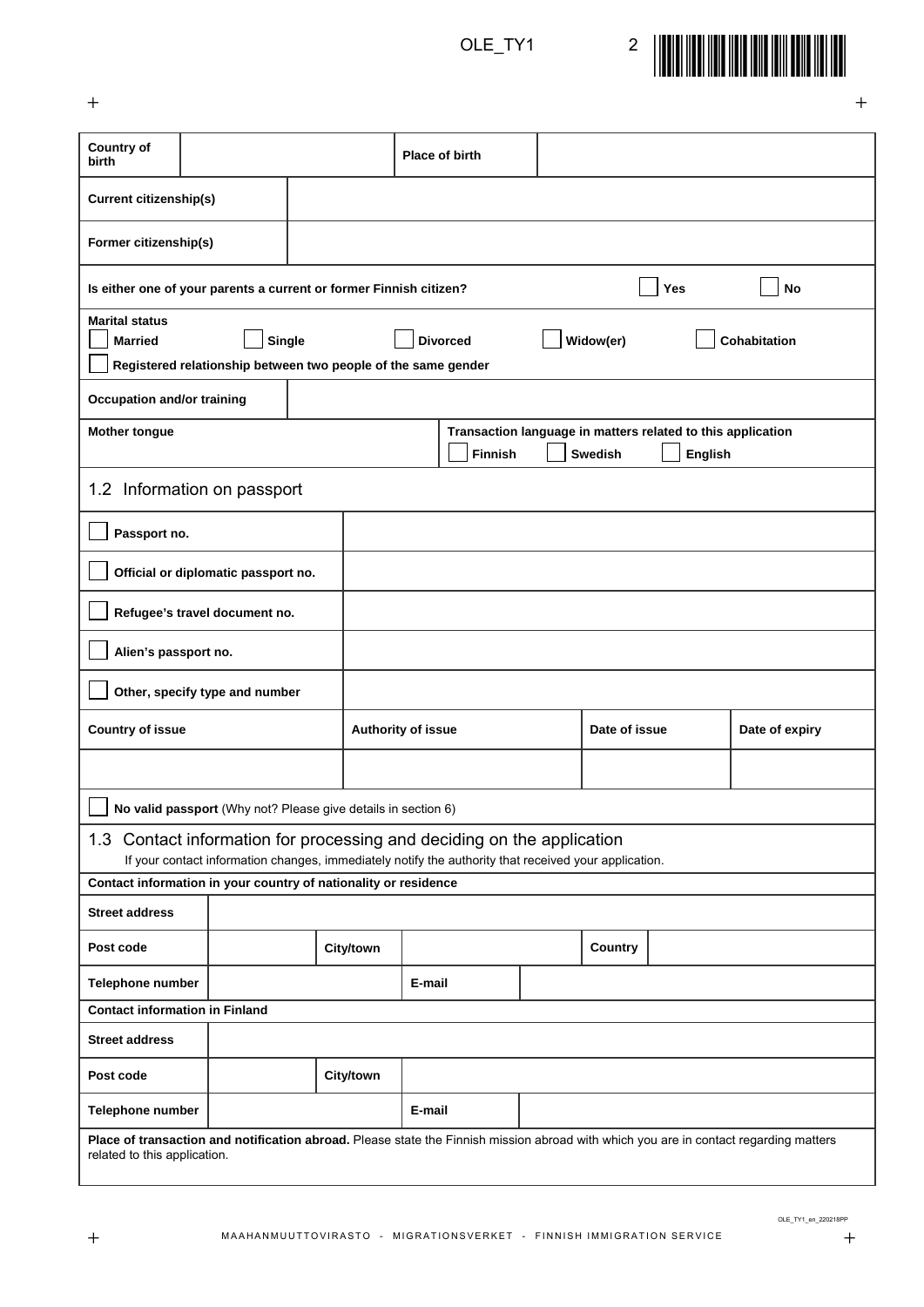OLE\_TY1



|--|--|

| 1.4 Beginning and duration of residence in Finland, and possible earlier residence<br>Please fill this in if you are applying for your first residence permit.                                                                                            |  |                                                                              |                                                                  |             |                                 |
|-----------------------------------------------------------------------------------------------------------------------------------------------------------------------------------------------------------------------------------------------------------|--|------------------------------------------------------------------------------|------------------------------------------------------------------|-------------|---------------------------------|
| When do you intend to move to Finland?                                                                                                                                                                                                                    |  | Proposed time of starting work (if different from time of moving to Finland) |                                                                  |             |                                 |
|                                                                                                                                                                                                                                                           |  |                                                                              |                                                                  |             |                                 |
| If you are already in Finland and are applying for your first residence permit, you must fill in a response to refusal of entry (form<br>MP_1) and append it to the application.                                                                          |  |                                                                              |                                                                  |             |                                 |
| How long do you intend to stay in Finland (dd.mm.yyyy or duration)?                                                                                                                                                                                       |  |                                                                              |                                                                  |             |                                 |
| Have you previously resided in Finland with a residence permit?                                                                                                                                                                                           |  |                                                                              | Yes                                                              | <b>No</b>   |                                 |
| 2 Information on my family members<br>2.1 Spouse                                                                                                                                                                                                          |  |                                                                              |                                                                  | No spouse   |                                 |
| <b>Family name</b>                                                                                                                                                                                                                                        |  | <b>First names</b>                                                           |                                                                  |             |                                 |
| <b>Former names</b>                                                                                                                                                                                                                                       |  |                                                                              |                                                                  |             |                                 |
| Date of birth (dd.mm.yyyy)                                                                                                                                                                                                                                |  |                                                                              | Latter part of Finnish personal<br>identity code (if applicable) |             |                                 |
| Country and place of birth                                                                                                                                                                                                                                |  |                                                                              |                                                                  |             |                                 |
| <b>Current citizenship(s)</b>                                                                                                                                                                                                                             |  |                                                                              |                                                                  |             |                                 |
| <b>Spouse</b><br>Is in Finland                                                                                                                                                                                                                            |  | Is applying for / intends to apply for a Finnish residence permit            |                                                                  |             | Will not move to Finland        |
| 2.2 My underaged children<br>Please declare all your underaged children regardless of whether you are applying for a Finnish residence permit for them or not. There<br>is a separate application form for children's residence permits. See www.migri.fi |  |                                                                              |                                                                  | No children |                                 |
| First name Family name                                                                                                                                                                                                                                    |  |                                                                              | Date of birth                                                    |             |                                 |
|                                                                                                                                                                                                                                                           |  |                                                                              |                                                                  |             | <b>Simultaneous application</b> |
|                                                                                                                                                                                                                                                           |  |                                                                              |                                                                  |             | <b>Simultaneous application</b> |
|                                                                                                                                                                                                                                                           |  |                                                                              |                                                                  |             | <b>Simultaneous application</b> |
|                                                                                                                                                                                                                                                           |  |                                                                              |                                                                  |             | <b>Simultaneous application</b> |
|                                                                                                                                                                                                                                                           |  |                                                                              |                                                                  |             | <b>Simultaneous application</b> |

**If you have more than five children, enclose the information on the remaining children in a separate appendix.**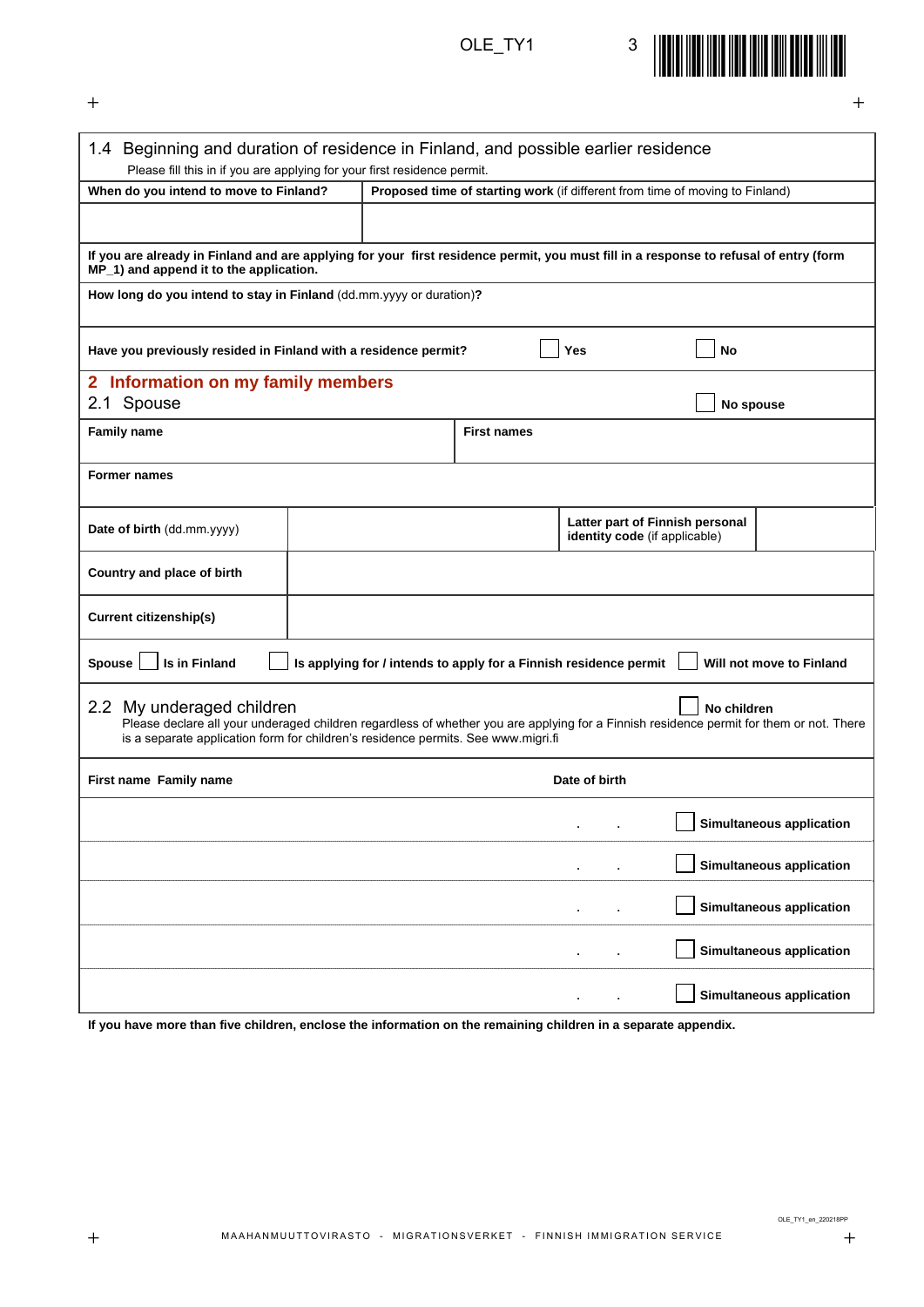

## **SECTION B**

| 3 Information on the employer<br>3.1 Contact information                                                                                             |         |  |  |
|------------------------------------------------------------------------------------------------------------------------------------------------------|---------|--|--|
| Name                                                                                                                                                 |         |  |  |
| Business ID (if not applicable, Finnish personal identity code)                                                                                      |         |  |  |
| <b>Street address</b>                                                                                                                                |         |  |  |
| Post code, city/town                                                                                                                                 | Country |  |  |
| Address and name of workplace where the employee will be employed                                                                                    |         |  |  |
| Postal address of workplace (if different from the above)                                                                                            |         |  |  |
| 3.2 Contact person (a person who can give further information regarding the application on behalf of the company)                                    |         |  |  |
| Name                                                                                                                                                 |         |  |  |
| Telephone number                                                                                                                                     | E-mail  |  |  |
| Job or position in the employer's organization                                                                                                       |         |  |  |
| 4 Information on principal (to be filled in if the employer is a foreign company with no business premises in Finland)<br>4.1 Information on company |         |  |  |
| Name of commissioning company                                                                                                                        |         |  |  |
| <b>Business ID of commissioning company</b>                                                                                                          |         |  |  |
| <b>Street address</b>                                                                                                                                |         |  |  |
| Post code, city/town                                                                                                                                 | Country |  |  |
| Address and name of workplace where the employee will be employed                                                                                    |         |  |  |
| Postal address of workplace (if different from the above)                                                                                            |         |  |  |
| 4.2 Contact person (a person who can give further information regarding the application on behalf of the company)                                    |         |  |  |
| Name                                                                                                                                                 |         |  |  |
| Telephone number                                                                                                                                     | E-mail  |  |  |
| Job or position in the company                                                                                                                       |         |  |  |

 $+$  +  $+$  +  $+$  +  $+$  +  $+$  +  $+$  +  $+$  +  $+$  +  $+$  +  $+$  +  $+$  +  $+$  +  $+$  +  $+$  +  $+$  +  $+$  +  $+$  +  $+$  +  $+$  +  $+$  +  $+$  +  $+$  +  $+$  +  $+$  +  $+$  +  $+$  +  $+$  +  $+$  +  $+$  +  $+$  +  $+$  +  $+$  +  $+$  +  $+$  +  $+$  +  $+$  +  $+$  +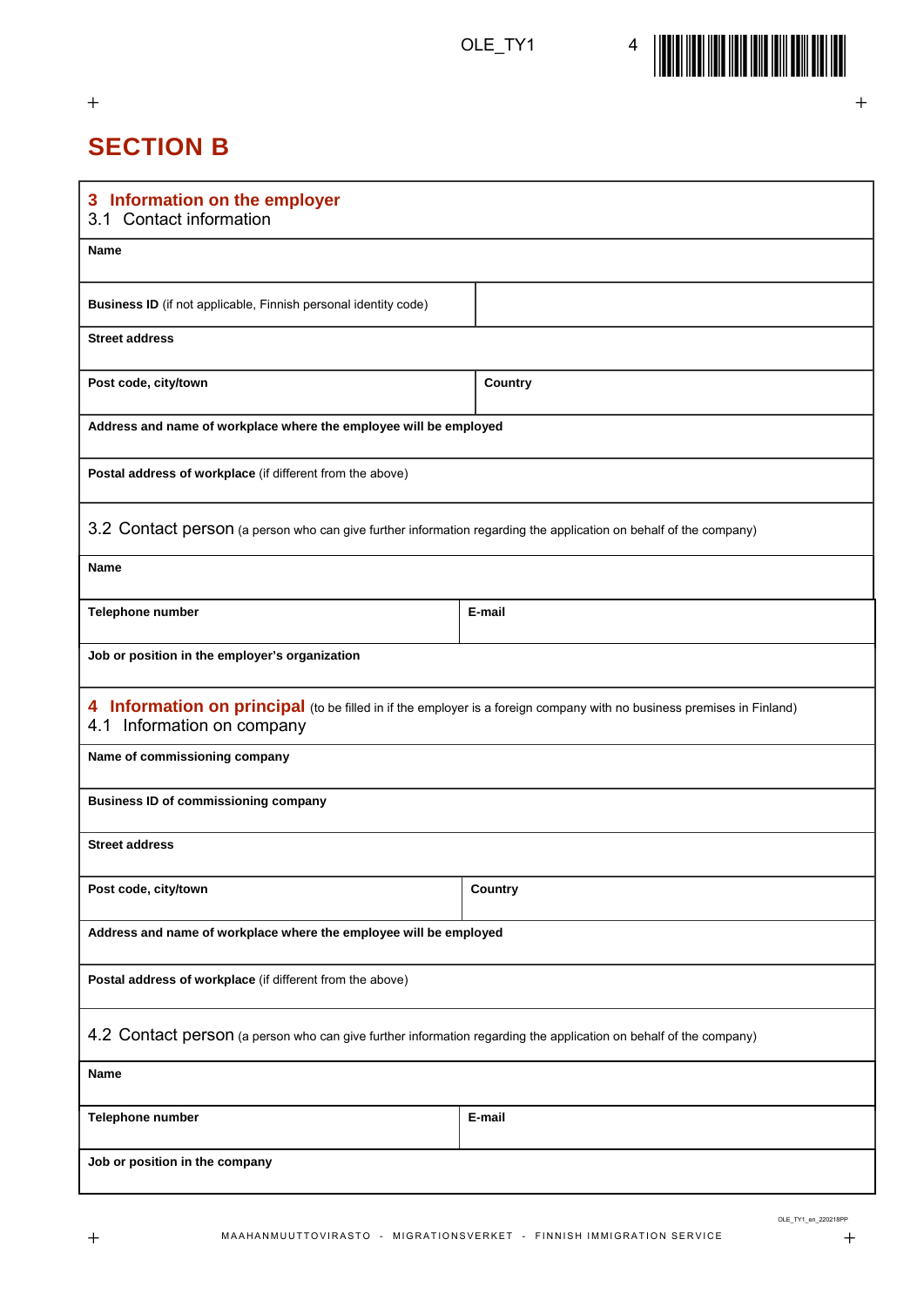



 $+$  +  $+$  +  $+$  +  $+$  +  $+$  +  $+$  +  $+$  +  $+$  +  $+$  +  $+$  +  $+$  +  $+$  +  $+$  +  $+$  +  $+$  +  $+$  +  $+$  +  $+$  +  $+$  +  $+$  +  $+$  +  $+$  +  $+$  +  $+$  +  $+$  +  $+$  +  $+$  +  $+$  +  $+$  +  $+$  +  $+$  +  $+$  +  $+$  +  $+$  +  $+$  +  $+$  +  $+$  +

| 5 Principal terms and conditions of employment   |                     |                 |                   |  |
|--------------------------------------------------|---------------------|-----------------|-------------------|--|
| <b>Principal duties</b>                          |                     |                 |                   |  |
| The employment is valid                          |                     |                 |                   |  |
| For a fixed term                                 | Begins (dd.mm.yyyy) |                 | Ends (dd.mm.yyyy) |  |
| For a fixed term of                              |                     | months          |                   |  |
| Indefinitely, beginning (dd.mm.yyyy)             |                     |                 |                   |  |
| <b>Regular working hours</b>                     |                     |                 |                   |  |
| h/day                                            | or h/week           |                 | or h/month        |  |
| <b>Salary</b>                                    |                     |                 |                   |  |
| EUR per month                                    |                     | or EUR per hour |                   |  |
| Other benefits offered by the employer<br>Which: |                     |                 |                   |  |
| Taxable value, total                             | euros               |                 |                   |  |
| Principal location of future employment          |                     |                 |                   |  |

# **SECTION C**

#### **6 Additional information for the application**

Please state whether there is any other purpose for your residence in Finland than that stated above which you wish to declare. You may also state any other facts or additional information that are relevant for your application or for your coming to Finland. You may enclose a separate appendix if necessary.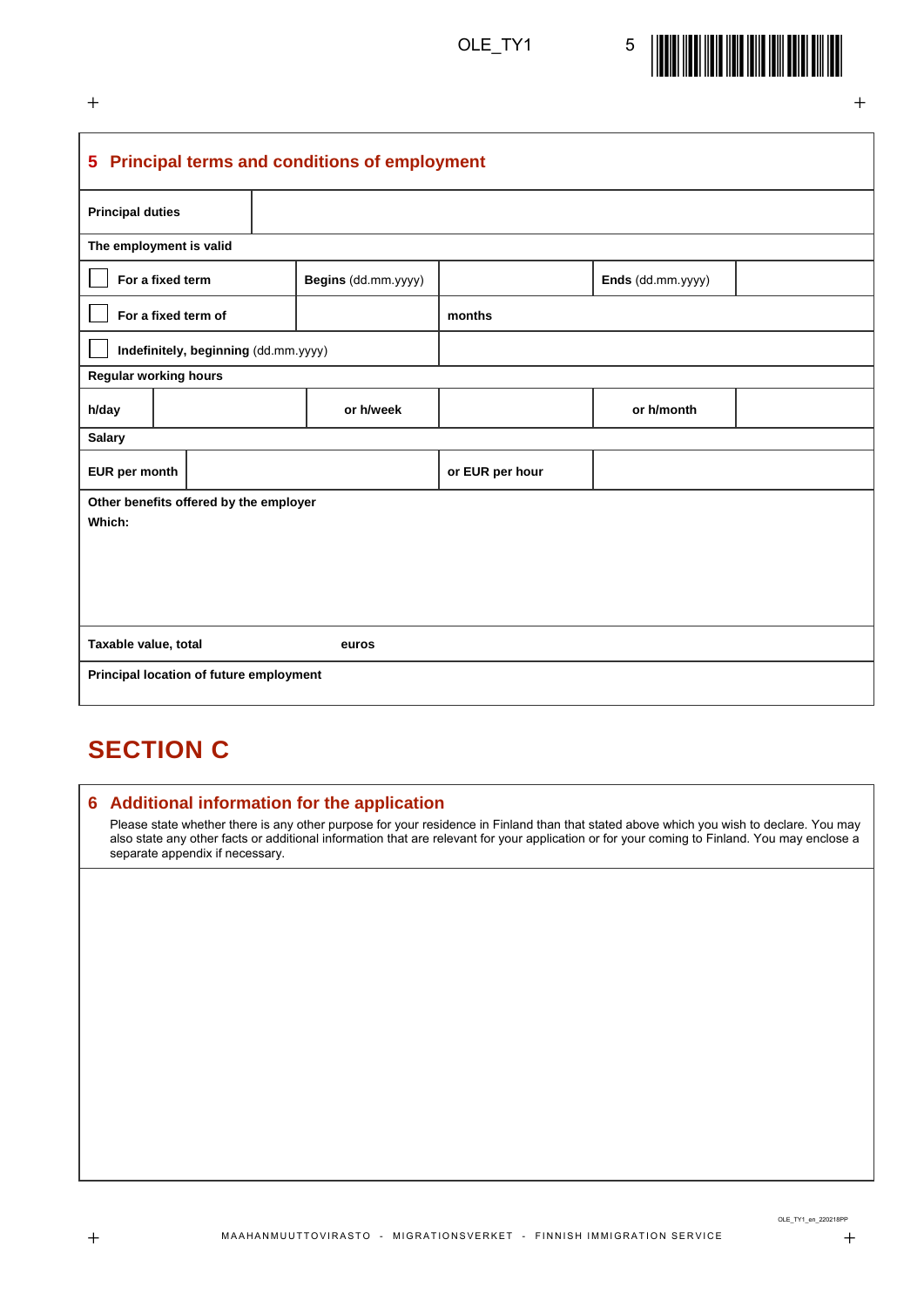

 $+$  +  $+$  +  $+$  +  $+$  +  $+$  +  $+$  +  $+$  +  $+$  +  $+$  +  $+$  +  $+$  +  $+$  +  $+$  +  $+$  +  $+$  +  $+$  +  $+$  +  $+$  +  $+$  +  $+$  +  $+$  +  $+$  +  $+$  +  $+$  +  $+$  +  $+$  +  $+$  +  $+$  +  $+$  +  $+$  +  $+$  +  $+$  +  $+$  +  $+$  +  $+$  +  $+$  +  $+$  +

|            | 7 Applicant's criminal history and refusal of entry                                                                                 |
|------------|-------------------------------------------------------------------------------------------------------------------------------------|
|            |                                                                                                                                     |
|            | Have you ever been convicted of an offence and sentenced to punishment?                                                             |
| <b>No</b>  | Yes                                                                                                                                 |
|            | <b>Which offence?</b>                                                                                                               |
|            | In what country and when?                                                                                                           |
|            | What was the punishment?                                                                                                            |
|            | Are you a suspect in a criminal investigation?                                                                                      |
| <b>No</b>  | Yes                                                                                                                                 |
|            | Which alleged offence?                                                                                                              |
|            | In what country and when?                                                                                                           |
|            |                                                                                                                                     |
|            | Do you consent to the Finnish migration authorities obtaining a criminal record extract or similar report from foreign authorities? |
| <b>Yes</b> | <b>No</b>                                                                                                                           |
|            | Why?                                                                                                                                |
|            |                                                                                                                                     |
|            |                                                                                                                                     |
|            |                                                                                                                                     |
|            | Have you been subject to a refusal of entry into the Schengen territory?                                                            |
| <b>No</b>  | Yes                                                                                                                                 |
|            | Which country?                                                                                                                      |
|            |                                                                                                                                     |
|            | Is the refusal of entry still in force?                                                                                             |
|            | No. When was it in force?                                                                                                           |
|            | Yes. Until when is it in force?                                                                                                     |
|            |                                                                                                                                     |

## **SECTION D**

### **8 Processing fee**

According to Section 10 a of the Aliens Act (301/2004), in order for the processing of the application to continue after the residence permit application has been filed, the fee charged for the processing must be paid. The application expires if the fee is not paid within a reasonable time.

Please pay the processing fee when you submit the application. If you do not pay the processing fee, your application will not be processed and the application will expire within a month after you submitted the application. After this, if you still want to apply for a residence permit in Finland, you have to file a new application.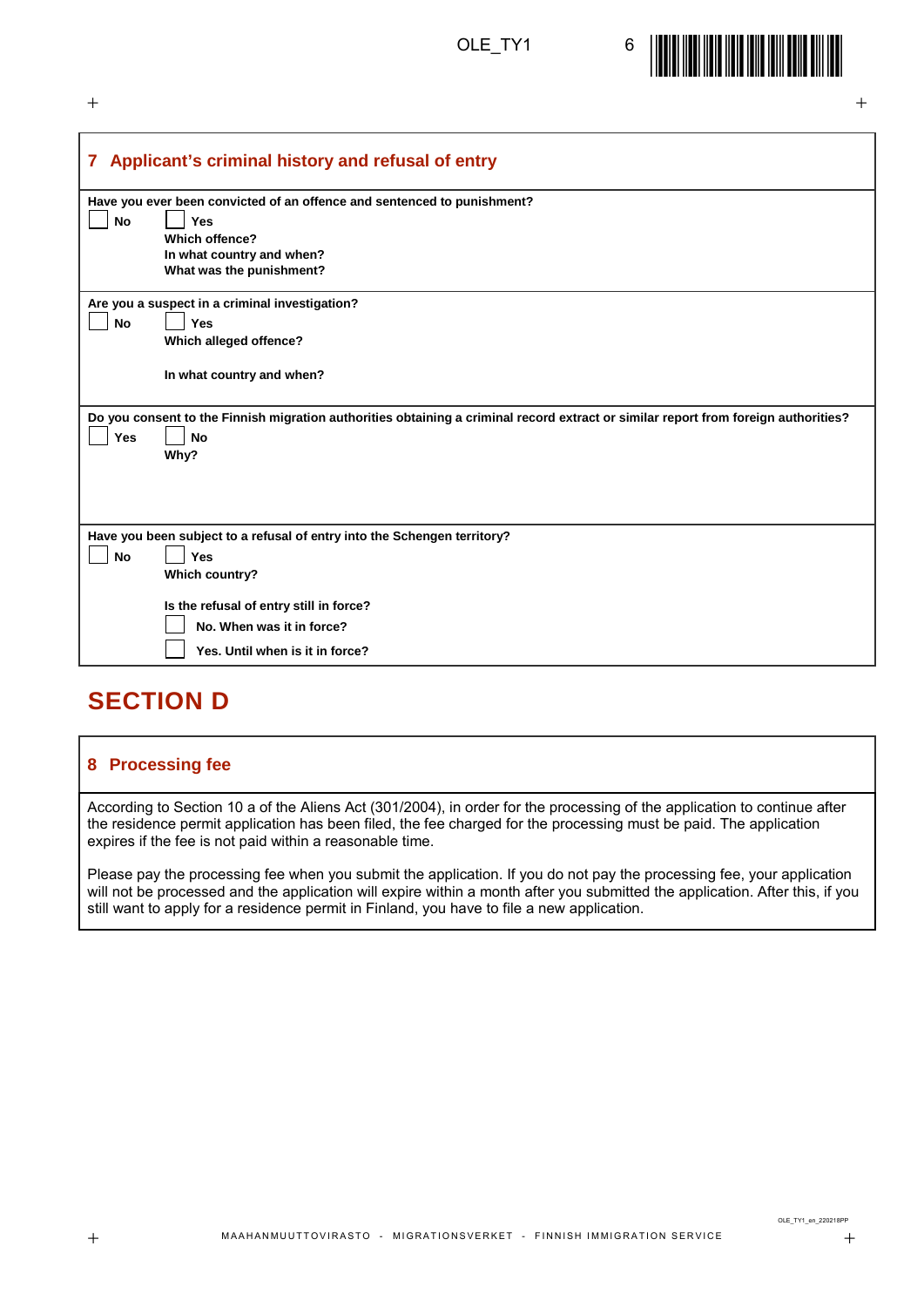

## **SECTION E**

### **9 Date and signature**

I hereby apply for a Finnish residence permit, and I hereby confirm with my signature that the information I have provided on the form and in the appendices is complete and correct. I am aware that providing false personal information and false written documentation to the authorities is an act punishable under the Penal Code in Finland and that providing false information may lead to a refusal of a residence permit or the cancelling of an existing permit, repatriation and imposal of a refusal of entry into the Schengen territory.

Place and date **Signature** 

**\_\_\_\_\_\_\_\_\_\_\_\_\_\_\_\_\_\_\_\_\_\_\_\_\_\_\_\_\_\_\_\_\_\_\_\_\_ \_\_\_\_\_\_\_\_\_\_\_\_\_\_\_\_\_\_\_\_\_\_\_\_\_\_\_\_\_\_\_\_\_\_\_\_\_\_\_\_\_\_\_\_\_\_**

**Name in block letters**